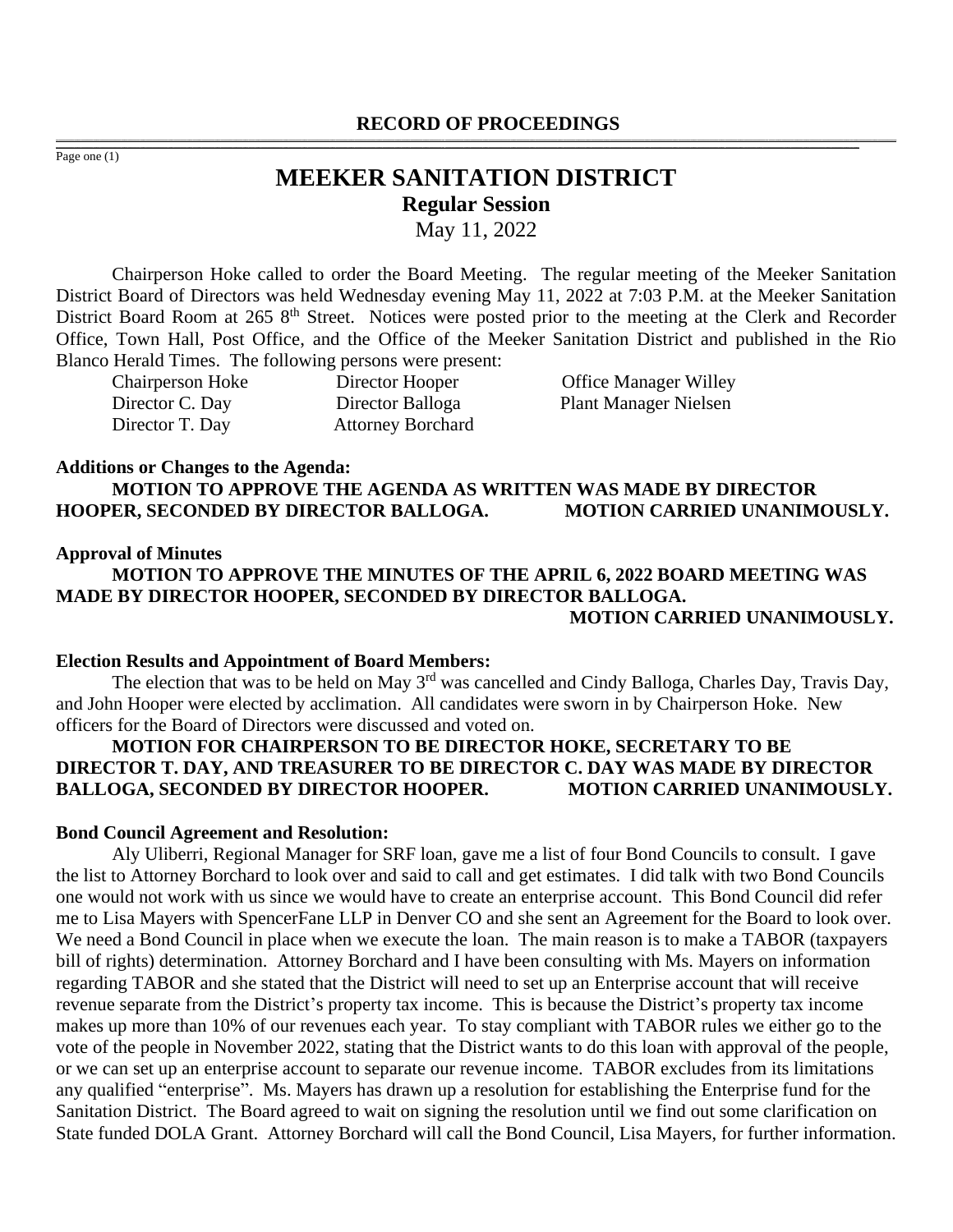### **MOTION TO SIGN THE BOND COUNCIL AGREEMENT IN THE AMOUNT OF \$8,000 WAS MADE BY DIRECTOR HOOPER, SECONDED BY DIRECTOR C. DAY. MOTION CARRIED UNANIMOUSLY.**

### **JVA Revised Engineering Agreement:**

Attorney Borchard has been working on the District's behalf to correct verbiage in the Engineering agreement that was proposed by JVA Consulting Engineers back in August of 2021. After Attorney Borchard discussed the Engineering agreement with Cooper Best, JVA Consulting Engineers, the modifications were made, and new agreement was provided for the Board to review.

## **MOTION TO SIGN THE LETTER AGREEMENT FOR ENGINEERING SERVICES NOT TO EXCEED \$67,500 FOR THE WASTEWATER TREATMENT FACILITY BUILDING AND HAVAC IMPROVEMENT PROJECT WAS MADE BY DIRECTOR BALLOGA, SECONDED BY DIRECTOR HOOPER. MOTION CARRIED UNANIMOUSLY.**

### **Jones Variance Request for 314 Garfield Street:**

Town of Meeker sent over information regarding a variance request for 314 Garfield Street. Allan and Jeanne Jones own this property and they are proposing to split the current lot into two lots A & B. There are separate residential homes on each proposed lot. Plant Manager Nielsen looked into the lateral sewer line connection for each home and determined that the homes connect separately into our sewer main so there should be no issues separating into two lots. The Board was made aware of this request, and it was explained to them that there are no issues as the private lines are connected separately into our sewer main.

### **Plant Report:**

Lab results were within permit limits.

2022 Jetting/Cleaning has started, and root control is finished.

Plant Manager Nielsen finalized the estimate on effluent pump replacement with Water Technology Group in the amount of \$42,449.00. Director T. Day asked that we look into the budget to see if we can add another discharge elbow and 4 more riser blocks in the estimate. Plant Manager Nielsen and Office Manager Willey reviewed the capital improvement budget for pumps and \$30,000 was budgeted for 2022. We will have to take some funds out of the contingency to cover this estimate. Right now, we will not add extra equipment to this cost since its only halfway through the year to stay on budget.

### **MOTION TO HAVE WATER TECHNOLOGY GROUP REPLACE EFFLUENT PUMP IN THE AMOUNT OF \$42,449 WAS MADE BY DIRECTOR T. DAY, SECONDED BY DIRECTOR HOOPER. MOTION CARRIED UNANIMOUSLY.**

It was brought to the Board's attention that people are looking at building on the vacant lot at 871 9<sup>th</sup> street. Plant Manager Nielsen discovered a break in a line that was above all current users. After looking at the video and the timeline that was given for construction and the fact that the line is under a homeowner's garden, they went ahead and made a repair at 975 Pinyon. It is also the main for servicing 973 Pinyon. This was in an easement on the east side of the residence that runs north off Pinyon Street. The main will service 871 9<sup>th</sup> street.

 The Town of Meeker sent a variance request hearing notice on the 871-9th street property. The request is for front yard setback variance from the required 25 ft., the applicants are requesting 6ft. at a 22ft. setback and 56ft at a 19ft. setback to construct a single-family residence. The district has no issues with this variance as we do not have any sewer lines that run through these set back requests.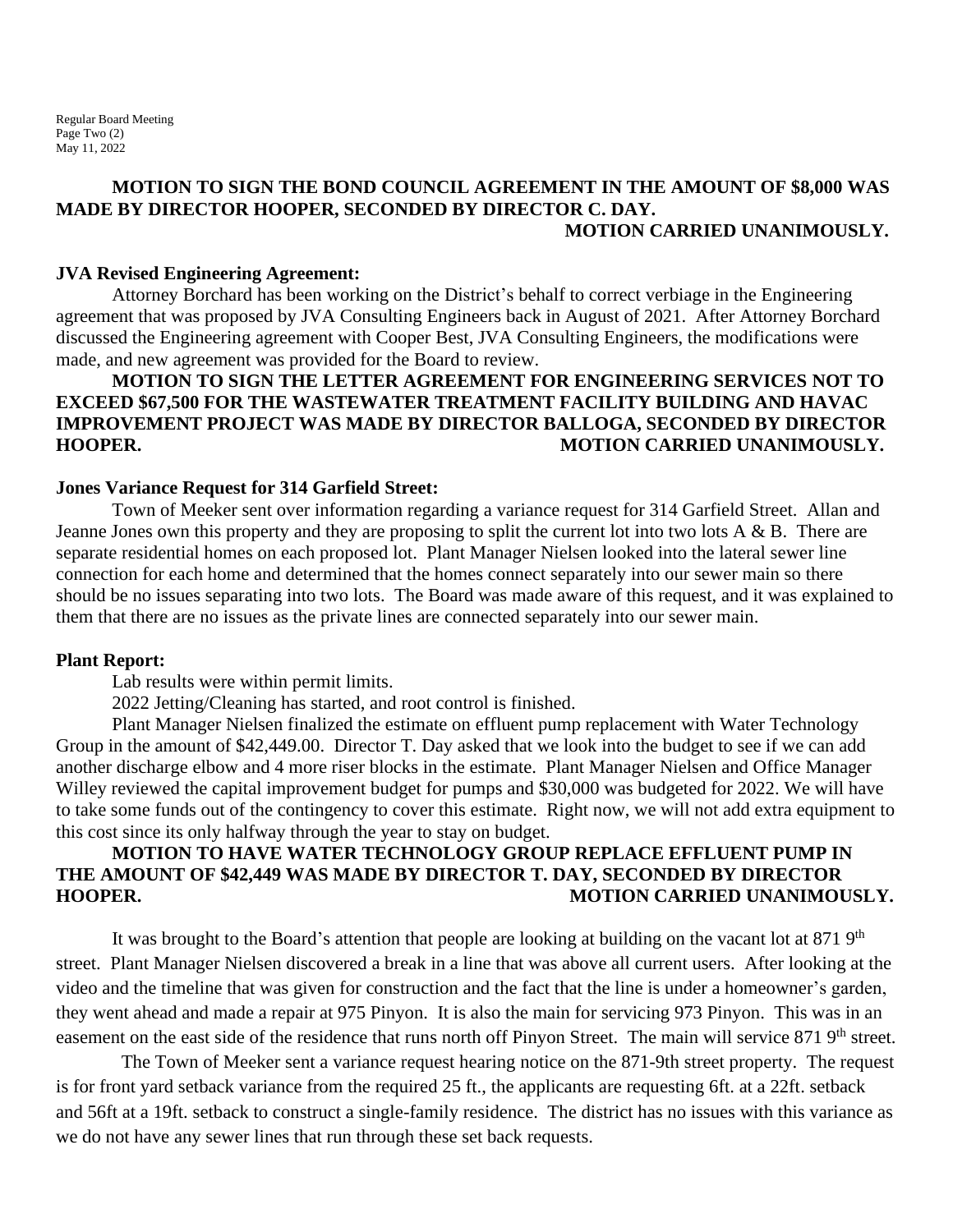Regular Board Meeting Page Two (3) May 11, 2022

We will need to do a Sewer Main repair at 3rd and Pine. Main is cracked and broken at the tap for 375 Pine. We talked about this in late fall and wanted to wait for better weather before fixing. TDA estimate is \$8,640. Darold Nay quote is \$3,400 plus asphalt. Darold Nay comes in under \$5,000 for everything, Plant Manager Nielsen will go with Nay's estimate for repair.

Plant Manager Nielsen wanted the Board to be aware of the property at 1452 Mountain View. It has a line and easement that is in lot 12 Silver Sage Rd. This easement is preventing it from being built on. There has been a new service line installed on the edge of the lot to allow the easement for the homeowner to be moved to the edge of the lot 12 on Silver Sage RD. This will not affect the District but the two land/homeowners will still need to work out the easement issues before 1452 can be moved to the new service. This is being headed up by Jerry Belland.

Plant Employee McGruder has taken his Wastewater Treatment "D" test twice. He has not received the 70% to pass. He has signed up to take it on his own the 20th of May. Per our policy, entry level employees are to acquire the "D" license in two testing cycles. Plant Employee McGruder has his collection "1" and is picking up on the way everything works. Plant Manager Nielsen asked the Board if we can work with Plant Employee McGruder to get his "D" license. With the change to the way testing works, Plant Manager Nielsen would like to change the wording and policy to reflect a timeline that would be in line with current testing procedures. The Board and Attorney Borchard reviewed the change to the policy.

# **MOTION TO CHANGE POLICY ON WASTEWATER TREATMENT "D" TESTING FROM 2 CYCLES TO WITHIN 1 YEAR OF EMPLOYMENT AND TO CHANGE POLICY OF OBTAINING A CDL LICENSE FROM FIRST 6 MONTHS OF EMPLOYMENT TO OBTAINING A CDL PERMIT WITHIN 2 MONTHS AND OBTAIN A CDL LICENSE UPON SCHOOL AVAILABILITY WAS MADE BY DIRECTOR C. DAY, SECONDED BY DIRECTOR HOOPER**

### **MOTION CARRIED UNANIMOUSLY.**

### **Office Report:**

DOLA Grant Hearing is scheduled for May 26 at 11:15 a.m. in Golden CO. Plant Manager Nielsen, Office Manager Willey, and Director Day will be attending.

Office Manager Willey provided a spreadsheet of the DOLA Grant and SRF Loan process for the Board to review. The Board stated that it was helpful in following along with this process as it keeps them aware of upcoming deadlines and costs that have been paid so far.

Office Manager Willey let the board know that we are now live with our new website, and it is doing very well! The online payment section of our website is already being used significantly by our customers.

Reminder to the Board that our Wastewater Treatment Facility Building and HVAC Improvement project public hearing is Wednesday May 18 at 7:00 p.m.

### **Board:**

The Board reviewed the Delinquent Accounts, Profit and Loss Statement, Balance Sheet, and Bank Statements.

The Board reviewed the current bills, and Quickbooks Accounts Payable Report. **MOTION TO ACCEPT AND PAY THE BILLS FOR THE MONTH OF APRIL 2022 IN THE AMOUNT OF \$60,457.30 WAS MADE BY DIRECTOR C. DAY, SECONDED BY DIRECTOR BALLOGA.** MOTION CARRIED UNANIMOUSLY.